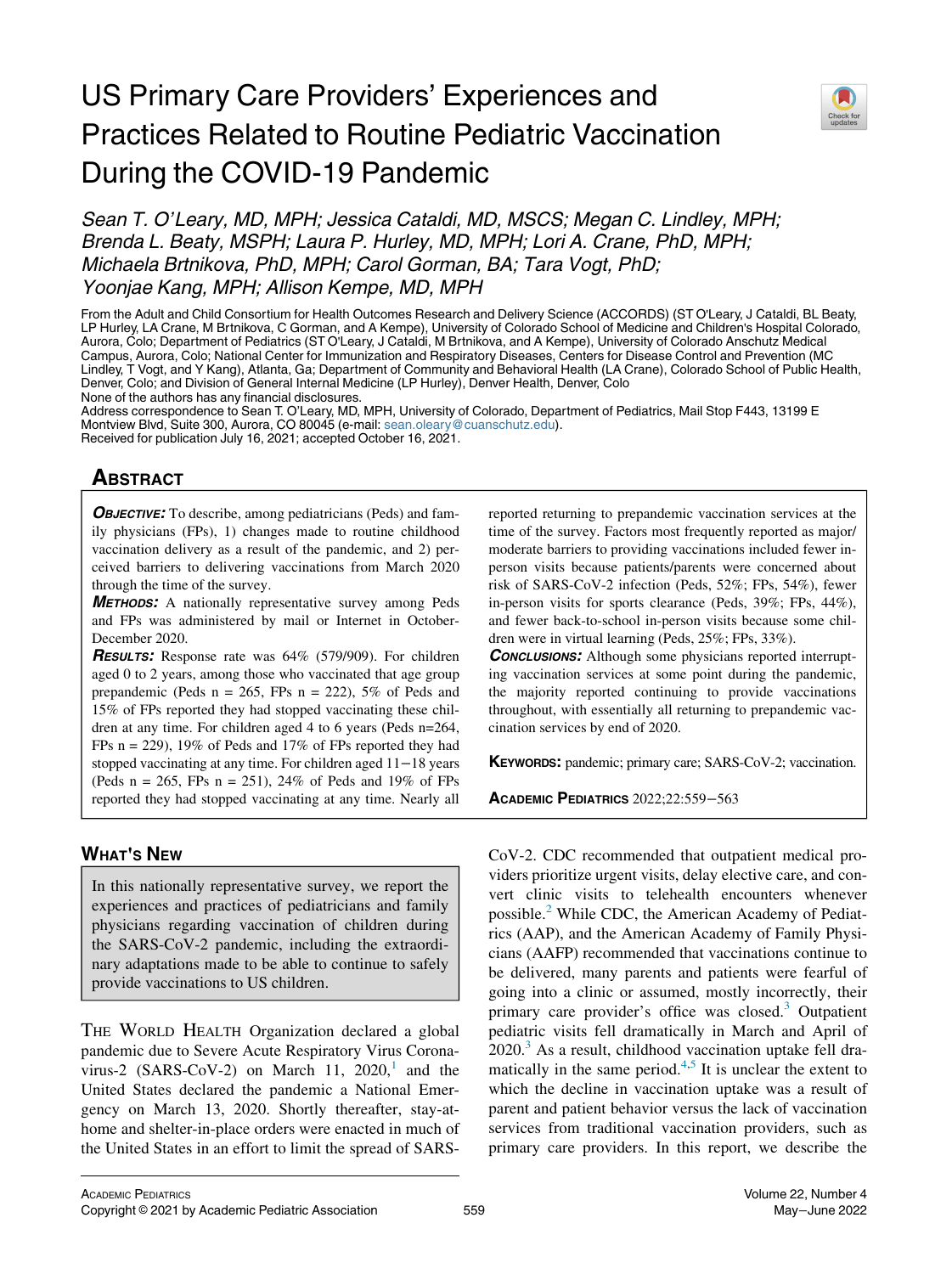experiences and practices of primary care providers related to vaccination during the first several months of the SARS-CoV-2 pandemic. Our specific objectives were to describe, among a nationally representative sample of pediatricians (Peds) and family physicians (FPs), 1) changes made to routine childhood vaccination delivery as a result of the pandemic, and 2) perceived barriers to delivering vaccinations from March 2020 through the time of the survey.

We conducted surveys among Peds and FPs sentinel networks from October to December 2020. The networks were created using quota sampling and designed to be representative of AAP and AAFP membership using methodology previously described. $6,7$  $6,7$  The survey was designed collaboratively with CDC, with input from national physician advisory committees from the two specialties. It was then piloted among 44 physicians. The survey was administered by mail or Internet, based on physician preference. The Colorado Multiple Institutional Review Board approved this study as exempt research.

The response rate was 64% (579/909; Peds 63% [275/ 439], FPs 65% [304/470]). Overall, respondents (R) were similar to nonrespondents (NR) with respect to gender, practice setting (private, public, health maintenance organization, hospital-affiliated), practice location (urban, suburban, rural), and provider age, with minor differences in region of the country (Midwest: R, 25%, NR, 25%; Northeast: R, 19%, NR, 15%; South: R, 33%, NR, 43%; West: R,  $23\%$ , NR,  $18\%$ ;  $P = .02$ ).

For children aged 0 to 2 years, 1% of Peds and 23% of FPs reported they were not routinely vaccinating that age group prior to the pandemic. Among those who did vaccinate that age group prior to the pandemic (Peds  $n = 265$ , FPs  $n = 222$ , 5% of Peds and 15% of FPs reported they had stopped vaccinating children aged 0 to 2 years at any time between March 2020 and survey completion ([Table 1\)](#page-1-0). For children aged 4 to 6 years, 2% of Peds and 20% of FPs reported they were not routinely vaccinating that age group prior to the pandemic. Among those who did vaccinate that age group prior to the pandemic (Peds  $n = 264$ , FPs  $n = 229$ , 19% of Peds and 17% of FPs reported they had stopped vaccinating children aged 4 to 6 years at any time

<span id="page-1-0"></span>Table 1. US Primary Care Physician-Reported Suspension of Routine Non-Influenza Pediatric Vaccination During the COVID-19 Pandemic, 2020 (n = 516)

| Age Group           | Peds Percent (95% CI) | FM Percent (95% CI) |
|---------------------|-----------------------|---------------------|
| $0 - 2$ year olds   | $5\%$ (3%-8%)         | 15% (11%-21%)       |
| $4-6$ year olds     | 19% (14%-23%)         | 17% (12%-23%)       |
| $11 - 18$ year olds | 24% (19%-30%)         | 19% (14%-24%)       |

between March 2020 and survey completion. For children aged 11 to 18 years, 1% of Peds and 13% of FPs reported they were not routinely vaccinating that age group prior to the pandemic. Among those who did vaccinate that age group prior to the pandemic (Peds  $n = 265$ , FPs  $n = 251$ ), 24% of Peds and 19% of FPs reported they had stopped vaccinating children aged 11 to 18 years at any time between March 2020 and survey completion.

### VACCINATION SERVICES DELIVERY AT THE TIME OF THE

Among all respondents at the time of the survey (October to December 2020), 99% of Peds and 81% of FPs reported providing routine non-influenza vaccines to children aged 0 to 2 years, 99% of Peds and 82% of FPs to children aged 4 to 6 years, and 98% of Peds and 89% of FPs to children aged 11 to 18 years.

Similarly, at the time of the survey, 99% of Peds reported they were providing seasonal influenza vaccine to children aged 0 to 18 years. For FPs, 83% reported they were providing seasonal influenza vaccine to children aged 0 to 2 years, 85% to children aged 4 to 6 years, and 91% to persons aged 11 to 18 years.

# CHANGES TO CLINIC PROCESSES IMPLEMENTED DUE TO THE PANDEMIC

Almost all physicians reported implementing some changes to their clinic processes as a result of the pandemic, including requiring patients and families to wear face coverings (99% Peds and FPs), limiting the number of people who accompany a patient to a clinic visit (97% Peds, 94% FPs), changing the clinic's physical space to allow for physical distancing (95% Peds, 96% FPs), and the check-in process to decrease or eliminate time spent in the clinic (93% Peds, 96% FPs; [Table 2\)](#page-2-0). Other frequently reported changes included scheduling sick and well visits during different times of the day (71% Peds, 41% FPs), giving vaccinations outdoors (34% Peds, 43% FPs), offering drive-up visits for acute illness (34% Peds, 36% FPs), and scheduling sick and well visits at different locations (33% Peds, 39% FPs). Changes reported less frequently included advising some patients and/or parents to delay some vaccinations to avoid in-person risk (10% Peds, 24% FPs) and scheduling sick and well visits on different days of the week (4% Peds, 7% FPs).

## **PERCEIVED BARRIERS TO PROVIDING VACCINATIONS DURING**<br>THE PANDEMIC

The factors most frequently reported as major or moderate barriers to providing vaccinations included fewer inperson visits because patients and/or parents were concerned about risk of SARS-CoV-2 infection (Peds, 11% major, 41% moderate; FPs, 11% major, 43% moderate), fewer in-person visits for sports clearance (Peds, 7% major, 32% moderate; FPs, 12% major, 32% moderate), and fewer back-to-school in-person visits because some children were participating in virtual learning (Peds, 5% major, 20% moderate; FPs, 6% major, 27% moderate;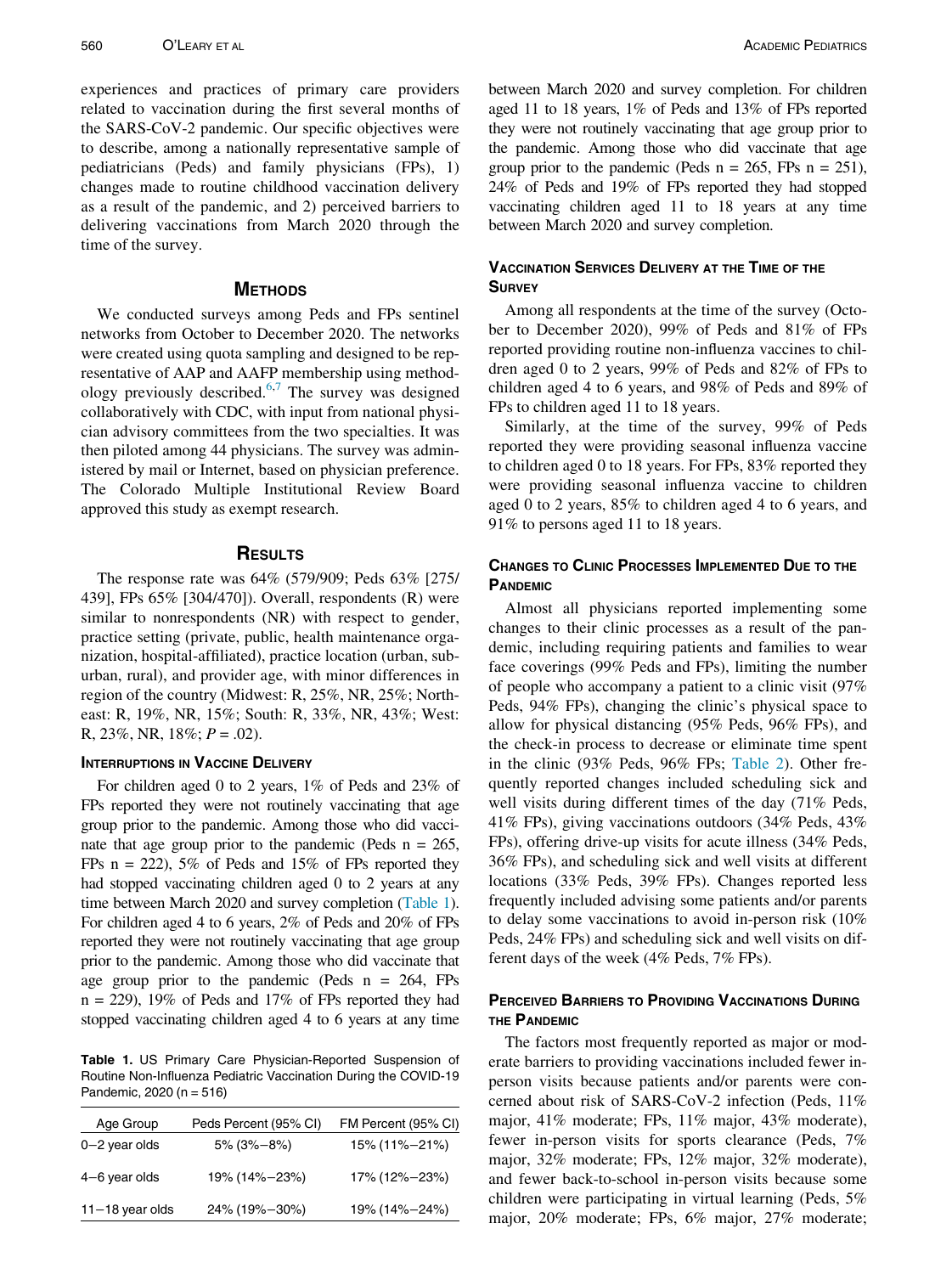<span id="page-2-0"></span>Table 2. US Primary Care Physician-Reported Changes to Clinic Processes Due to the COVID-19 Pandemic, 2020 (n = 579)

| Response Option                                                                     | Peds Percent (95% CI) | FM Percent (95% CI) |  |
|-------------------------------------------------------------------------------------|-----------------------|---------------------|--|
| Requiring patients and families to wear a mask or face covering in clinic           | 99% (97%-100%)        | 99% (97%-100%)      |  |
| Limiting the number of people who accompany a patient to a clinic visit             | 97% (94%-98%)         | 94% (91%-97%)       |  |
| Changes to the physical space inside the clinic to allow physical/social distancing | 95% (92%-97%)         | 96% (93%-98%)       |  |
| Changes to the check-in process to decrease or eliminate time spent in the clinic   | 93% (89%-95%)         | 96% (93%-98%)       |  |
| Scheduling sick and well visits during different times of day (morning / afternoon) | 71% (65%-76%)         | 41% (36%-47%)       |  |
| Giving vaccinations outdoors                                                        | $34\%$ (28% – 39%)    | 43% (37%-49%)       |  |
| Drive up visits for acute illness                                                   | 34% (28%-40%)         | 36% (30%-42%)       |  |
| Scheduling sick and well visits at different clinic locations                       | 33% (27%-39%)         | 39% (34%-45%)       |  |
| Advising patients/parents to delay some vaccinations to avoid in-person risk        | $10\%$ (6% $-14\%$ )  | 24% (20%-30%)       |  |
| Scheduling sick and well visits on different days of the week                       | $4\%$ (2% $-7\%$ )    | 7% (4%-10%)         |  |

<span id="page-2-1"></span>[Fig. 1\)](#page-2-1). Barriers reported less frequently included loss of health insurance coverage, lack of personal protective equipment, problems with maintaining vaccine supply, lack of adequate reimbursement when pairing a telehealth visit with in-person vaccination, patient/parent financial concerns, clinic being closed, reduced clinic staff, looser enforcement of school vaccination requirements, fewer in-person visits because of provider concern about risk of

| <b>□</b> Major barrier                                                             | □ Moderate barrier                   | <b>□</b> Minor barrier |                   | <b>■</b> Not a barrier at all |      |  |
|------------------------------------------------------------------------------------|--------------------------------------|------------------------|-------------------|-------------------------------|------|--|
| Fewer in-person visits because patients<br>and/or parents are concerned about risk | Peds<br>11%                          | 41%                    |                   | 43%<br>4%                     |      |  |
| of COVID-19 infection                                                              | <b>FPs</b><br>11%                    | 43%                    |                   | 37%<br>9%                     |      |  |
| Fewer in-person visits for sports                                                  | Peds<br>7%                           | 32%                    | 38%               | 23%                           |      |  |
| clearance                                                                          | FP <sub>s</sub><br>12%               | 32%                    | 36%               | 20%                           |      |  |
| Fewer back-to-school in-person visits<br>because some children are                 | 5%<br>Peds                           | 20%                    | 49%               | 26%                           |      |  |
| participating in virtual learning                                                  | FPs<br>6%                            | 27%                    | 40%               | 28%                           |      |  |
| Lack of personal protective                                                        | 9%<br>Peds                           | 24%                    | 62%               |                               |      |  |
| equipment                                                                          | <b>FPs</b><br>9%<br>4%               | 25%                    | 62%               |                               |      |  |
| Lack of adequate reimbursement<br>when pairing a telehealth visit with in-         | 3%8%<br>Peds                         | 17%                    | 72%               |                               |      |  |
| person vaccination                                                                 | <b>FPs</b><br>$%7\%$                 | 19%                    | 70%               |                               |      |  |
| Reduced clinic staff                                                               | Peds 2% 10%                          | 28%                    | 60%               |                               |      |  |
|                                                                                    | FPs 3% 10%                           | 29%                    |                   | 57%                           |      |  |
| Patients' loss of health insurance<br>coverage                                     | Peds 1%9%<br>17%<br><b>FPs</b><br>5% | 47%                    | 44%<br>45%<br>33% |                               |      |  |
| Fewer in-person visits because                                                     | Peds 1 <sup>9</sup> 67%              | 27%                    |                   | 65%                           |      |  |
| providers are concerned about risk of<br>COVID-19 infection                        | FPs 2% 11%                           | 34%                    |                   | 53%                           |      |  |
| Patient and/or parent financial                                                    | Peds1%6%                             | 37%                    |                   | 56%                           |      |  |
| concerns                                                                           | FPs<br>14%<br>4%                     | 34%                    |                   | 48%                           |      |  |
| Looser enforcement of school                                                       | Peds1%6%                             | 29%<br>63%             |                   |                               |      |  |
| vaccination requirements                                                           | FPs $3\%$<br>14%                     | 21%                    |                   | 62%                           |      |  |
| Patients' loss of transportation to                                                | Peds1%5%                             | 37%                    |                   | 57%                           |      |  |
| come in to the clinic                                                              | FPs 2% 12%                           | 43%                    |                   | 42%                           |      |  |
|                                                                                    | 0%                                   | 40%<br>20%             | 60%               | 80%                           | 100% |  |

Figure 1. US primary care physician-reported barriers to providing routine non-influenza pediatric vaccination during the COVID-19 pandemic, 2020 (n = 579). Some percentages do not add up to 100% due to rounding. Barriers not shown due to fewer than 10% of either specialty reporting as a major or moderate barrier: clinic closed and problems with maintaining vaccine supply. Peds indicates pediatricians; FPs, family physicians.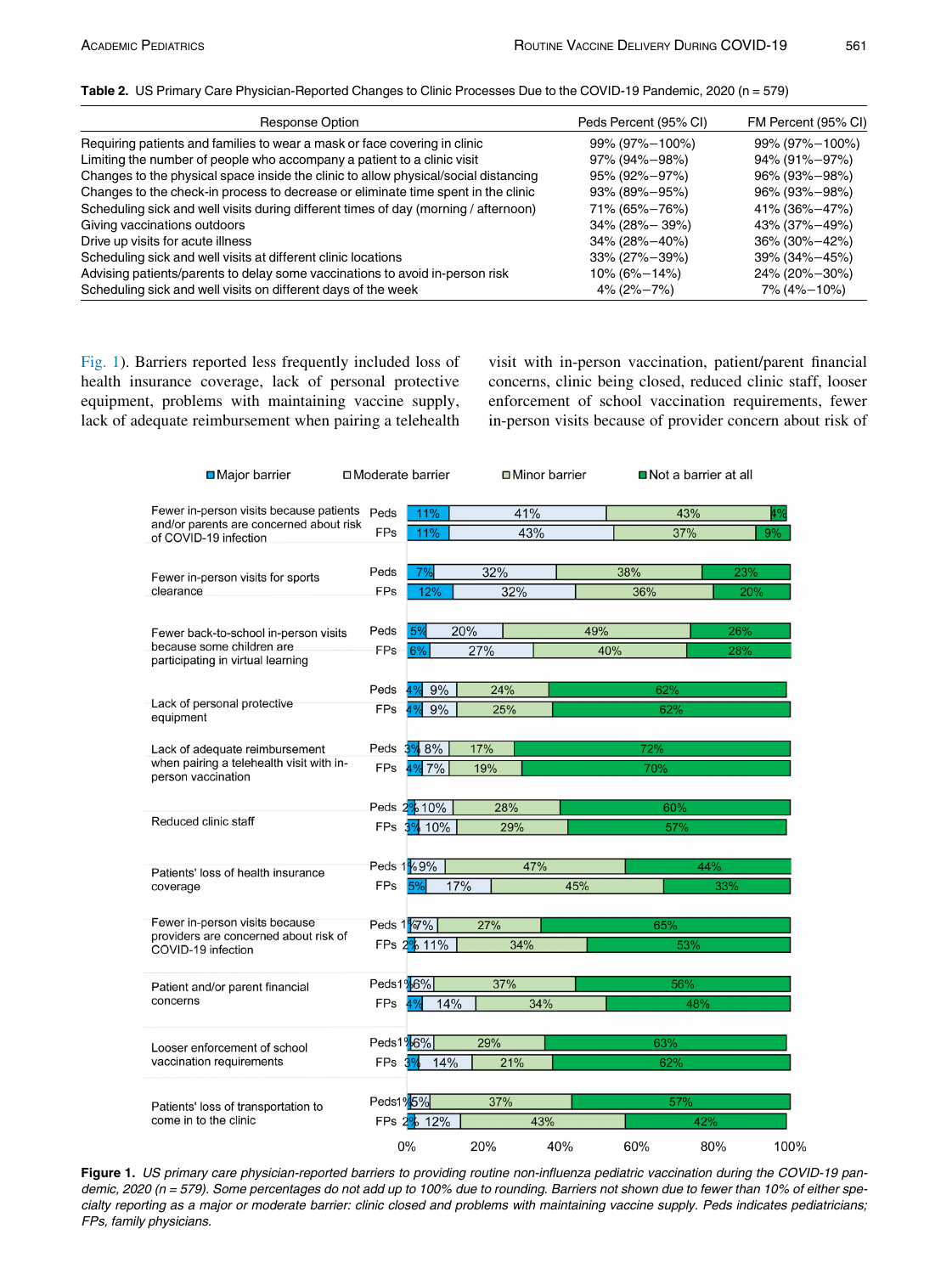SARS-CoV-2 infection, and patients' loss of transportation to the clinic.

### **DISCUSSION**

In this nationally representative survey of primary care physicians, we observed changes in the delivery of vaccinations to children resulting from the COVID-19 pandemic. Although some physicians reported interrupting vaccination services at some point during the pandemic, the majority reported continuing to provide vaccinations throughout. Almost all physicians who had stopped providing vaccinations at some point had returned to prepandemic vaccination services at the time of the survey. Nearly all respondents reported making numerous changes to minimize the risk of COVID-19 transmission when delivering well care, including vaccines. Among those, there were some interesting differences by specialty. For example, more pediatricians than family physicians scheduled sick and well visits at different times of day, and more family physicians than pediatricians advised parents to delay some vaccinations. Many physicians even reported delivering vaccines outdoors. Despite these changes, the most frequently perceived barrier to vaccination during the pandemic had to do with parent concerns about contracting COVID-19 at the clinic.

<span id="page-3-9"></span><span id="page-3-0"></span>It is worth noting that a large proportion of family physicians reported not delivering vaccines to children of any age—even before the pandemic—even though they conduct well-childcare visits for children in these age groups. While there are several barriers to some physicians providing vaccines, such as inadequate reimbursement, challenges with Vaccines for Children enrollment, and seeing relatively few pediatric patients,<sup>[8](#page-3-7)</sup> professional societies and public health authorities should strongly encourage all primary care physicians who care for children to provide vaccinations in their offices, and these bar-riers to doing so should be urgently addressed.<sup>[9](#page-3-8)</sup>

<span id="page-3-8"></span><span id="page-3-7"></span><span id="page-3-6"></span><span id="page-3-5"></span><span id="page-3-4"></span><span id="page-3-3"></span><span id="page-3-2"></span><span id="page-3-1"></span>The results of this survey suggest that, although some primary care physician offices limited vaccination delivery for a period of time, this is not likely contributing to a continued decline in vaccination coverage in the United States. To address the serious gaps in vaccination that we have seen as a result of the pandemic, professional societies, public health authorities, and primary care providers should work in concert to inform the general public that almost all primary care clinics are open and available to provide vaccinations to children of all ages, and the vast majority of health care providers are now vaccinated. Parents should also be made aware of the remarkable changes and numerous safety measures primary care practices have put in place to ensure safe vaccination during the pandemic. Further, more than half of physicians reported that parents' loss of health insurance was at least a minor barrier to providing vaccinations. Many Americans may believe their children cannot be vaccinated because they have lost health insurance as a result of the pandemic.<sup>[9](#page-3-8)</sup> However, many of these children are eligible for free vaccinations through the Vaccines for Children program, so public messaging should emphasize this. In addition, primary care providers should implement vaccination reminders and recalls for parents and patients, as well as provider prompts when patients who are overdue for vaccines visit the clinic.<sup>[10](#page-4-0)</sup> Local and state health departments should consider implementing immunization information system-based recalls for children identified as behind on vaccinations.[10](#page-4-0) Schools and local public health authorities should continue to enforce school vaccination requirements, even for children attending school virtually, $\frac{11}{11}$  $\frac{11}{11}$  $\frac{11}{11}$ to ensure a safe return to in-person learning for US children.

Limitations of the study include the possibility of nonresponse bias and that responses were based on reported practices; actual practices were not observed. Additionally, when physicians reported interruptions of vaccination services, we do not have information on the duration of those interruptions.

Financial statement:This publication was supported by Cooperative Agreement Number 1 [U01 IP000849-03](#page-3-9), funded by the Centers for Disease Control and Prevention. The findings and conclusions in this report are those of the authors and do not necessarily represent the official position of the Centers for Disease Control and Prevention.

Prior presentations: This manuscript was posted on the CDC website as part of their COVID-19 response but has not been previously submitted to or published in an academic journal.

- 1. [Cucinotta D, Vanelli M. WHO declares COVID-19 a pandemic.](http://refhub.elsevier.com/S1876-2859(21)00526-X/sbref0001) Acta Biomed[. 2020;91:157–160.](http://refhub.elsevier.com/S1876-2859(21)00526-X/sbref0001)
- 2. Centers for Disease Control and Prevention. Interim guidance for routine and influenza immunization services during the COVID-19 pandemic. [https://www.cdc.gov/vaccines/pandemic-guidance/index.](https://www.cdc.gov/vaccines/pandemic-guidance/index.html) [html.](https://www.cdc.gov/vaccines/pandemic-guidance/index.html) Published 2020. Updated October 20, 2020. Accessed February 25, 2021.
- 3. Mehrotra A, Michael EC, Linetsky D, et al.. What impact has COVID-19 had on outpatient visits? The Commonwealth Fund. To the Point Web site. [https://www.commonwealthfund.org/publica](https://www.commonwealthfund.org/publications/2020/apr/impact-covid-19-outpatient-visits) [tions/2020/apr/impact-covid-19-outpatient-visits.](https://www.commonwealthfund.org/publications/2020/apr/impact-covid-19-outpatient-visits) Published 2020. Updated April 23, 2020. Accessed February 25, 2021.
- 4. [O](http://refhub.elsevier.com/S1876-2859(21)00526-X/sbref0004)'[Leary ST, Trefren L, Roth H, et al. Number of childhood and ado](http://refhub.elsevier.com/S1876-2859(21)00526-X/sbref0004)[lescent vaccinations administered before and after the COVID-19](http://refhub.elsevier.com/S1876-2859(21)00526-X/sbref0004) [outbreak in Colorado.](http://refhub.elsevier.com/S1876-2859(21)00526-X/sbref0004) JAMA Pediatr. 2021;175:305–307.
- 5. [Santoli JM, Lindley MC, DeSilva MB, et al. Effects of the COVID-](http://refhub.elsevier.com/S1876-2859(21)00526-X/sbref0005)[19 pandemic on routine pediatric vaccine ordering and administra](http://refhub.elsevier.com/S1876-2859(21)00526-X/sbref0005)[tion - United States, 2020.](http://refhub.elsevier.com/S1876-2859(21)00526-X/sbref0005) MMWR Morb Mortal Wkly Rep. [2020;69:591–593.](http://refhub.elsevier.com/S1876-2859(21)00526-X/sbref0005)
- 6. [Crane LA, Daley MF, Barrow J, et al. Sentinel physician networks](http://refhub.elsevier.com/S1876-2859(21)00526-X/sbref0006) [as a technique for rapid immunization policy surveys.](http://refhub.elsevier.com/S1876-2859(21)00526-X/sbref0006) Eval Health Prof[. 2008;31:43–64.](http://refhub.elsevier.com/S1876-2859(21)00526-X/sbref0006)
- 7. [Brtnikova M, Crane LA, Allison MA, et al. A method for achieving](http://refhub.elsevier.com/S1876-2859(21)00526-X/sbref0007) [high response rates in national surveys of U.S. primary care physi](http://refhub.elsevier.com/S1876-2859(21)00526-X/sbref0007)cians. PLoS One[. 2018;13: e0202755.](http://refhub.elsevier.com/S1876-2859(21)00526-X/sbref0007)
- 8. O'[Leary ST, Allison MA, Lindley MC, et al. Vaccine financing from](http://refhub.elsevier.com/S1876-2859(21)00526-X/sbref0008) [the perspective of primary care physicians.](http://refhub.elsevier.com/S1876-2859(21)00526-X/sbref0008) Pediatrics. [2014;133:367–374.](http://refhub.elsevier.com/S1876-2859(21)00526-X/sbref0008)
- 9. [National Vaccine Advisory Committee. Standards for child and ado](http://refhub.elsevier.com/S1876-2859(21)00526-X/sbref0009)[lescent immunization practices. National Vaccine Advisory Com](http://refhub.elsevier.com/S1876-2859(21)00526-X/sbref0009)mittee. Pediatrics[. 2003;112:958–963.](http://refhub.elsevier.com/S1876-2859(21)00526-X/sbref0009)